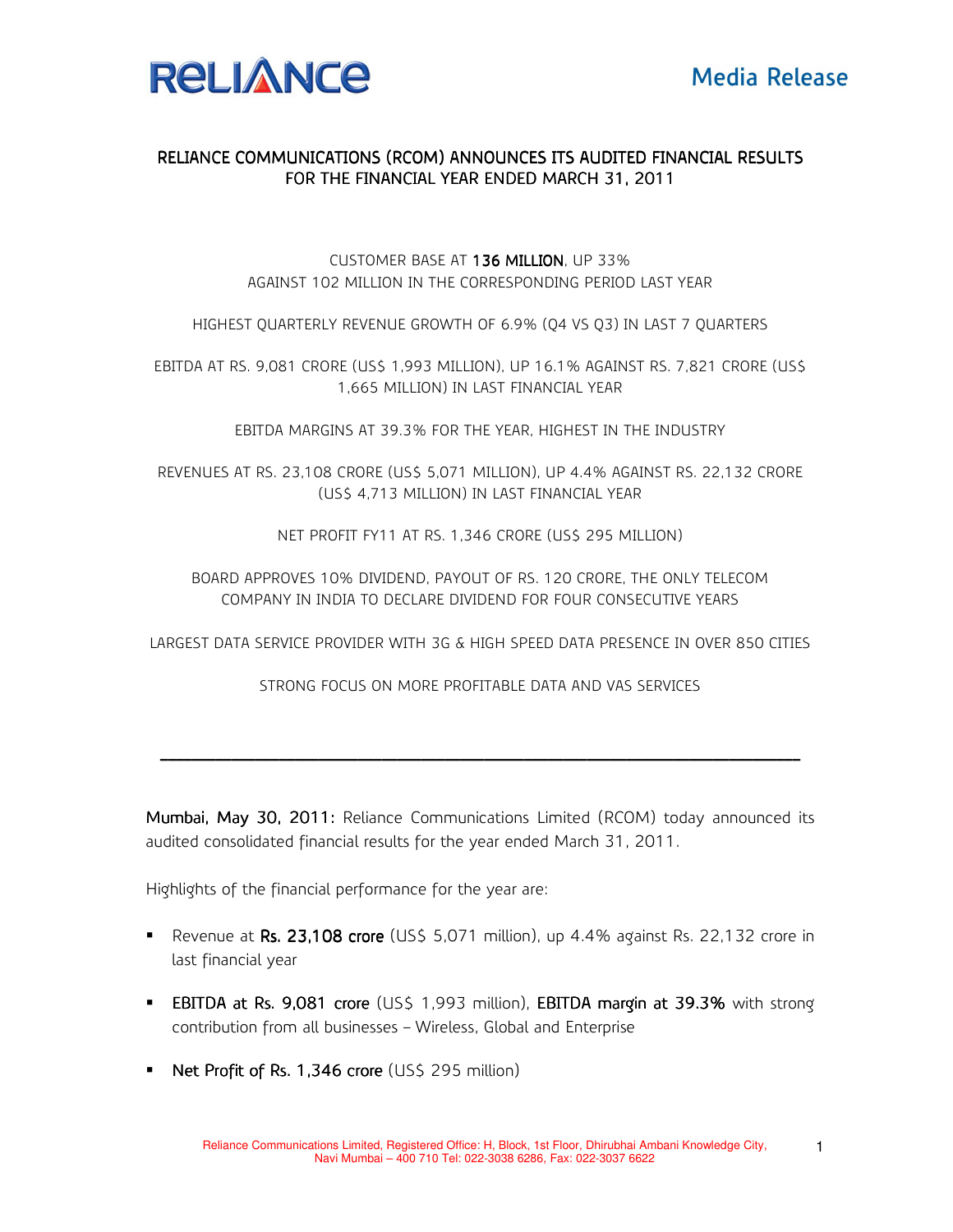

CORPORATE DEVELOPMENTS

**Phance Communications has drawn Rs. 6,000 crore (US\$ 266 Million) from Million** China Development Bank underwritten facility of Rs. 8,700 crore (US\$ 1.93 Billion)

Reliance Communications Limited (RCOM) has drawn down third and final tranche of Rs.1,200 crore (US\$ 266 Million) towards refinancing of 3G spectrum fees out of the Rs. 8,700 crore (US\$ 1.93 Billion) facility signed with China Development Bank (CDB) in March 2011.

With this, RCOM has drawn Rs. 6,000 crore (US\$ 1.33 Billion) towards refinancing of 3G spectrum fees. The drawn down amount will be used to refinance RCOM's short term rupee borrowings resulting in substantial savings in its interest cost apart from extending RCOM's debt maturity profile. The loan facility is fully underwritten by CDB and is being funded by a syndicate of Chinese Banks/ Financial Institutions including CDB.

This represents the first and largest ever Syndicated Loan for refinancing Spectrum Fees by any telecom company.

## About Reliance Communications

Reliance Communications Limited founded by the late Shri Dhirubhai H Ambani (1932-2002) is the flagship company of the Reliance Anil Dhirubhai Ambani Group. The Reliance Anil Dhirubhai Ambani Group currently has a net worth in excess of Rs. 64,000 crore (US\$ 13.6 billion), cash flows of Rs. 13,000 crore (US\$ 2.8 billion), net profit of Rs. 8,400 crore (US\$ 1.8 billion).

Reliance Communications is India's foremost and truly integrated telecommunications service provider. The Company, with a customer base of over 142 million including over 2.5 million individual overseas retail customers, ranks among the Top 4 Telecom companies in the world by number of customers in a single country. Reliance Communications corporate clientele includes 2,100 Indian and multinational corporations, and over 800 global, regional and domestic carriers.

Reliance Communications has established a pan-India, next generation, integrated (wireless and wireline), convergent (voice, data and video) digital network that is capable of supporting best-of-class services spanning the entire communications value chain, covering over 24,000 towns and 600,000 villages. Reliance Communications owns and operates the world's largest next generation IP enabled connectivity infrastructure, comprising over 277,000 kilometers of fibre optic cable systems in India, USA, Europe, Middle East and the Asia Pacific region.

2